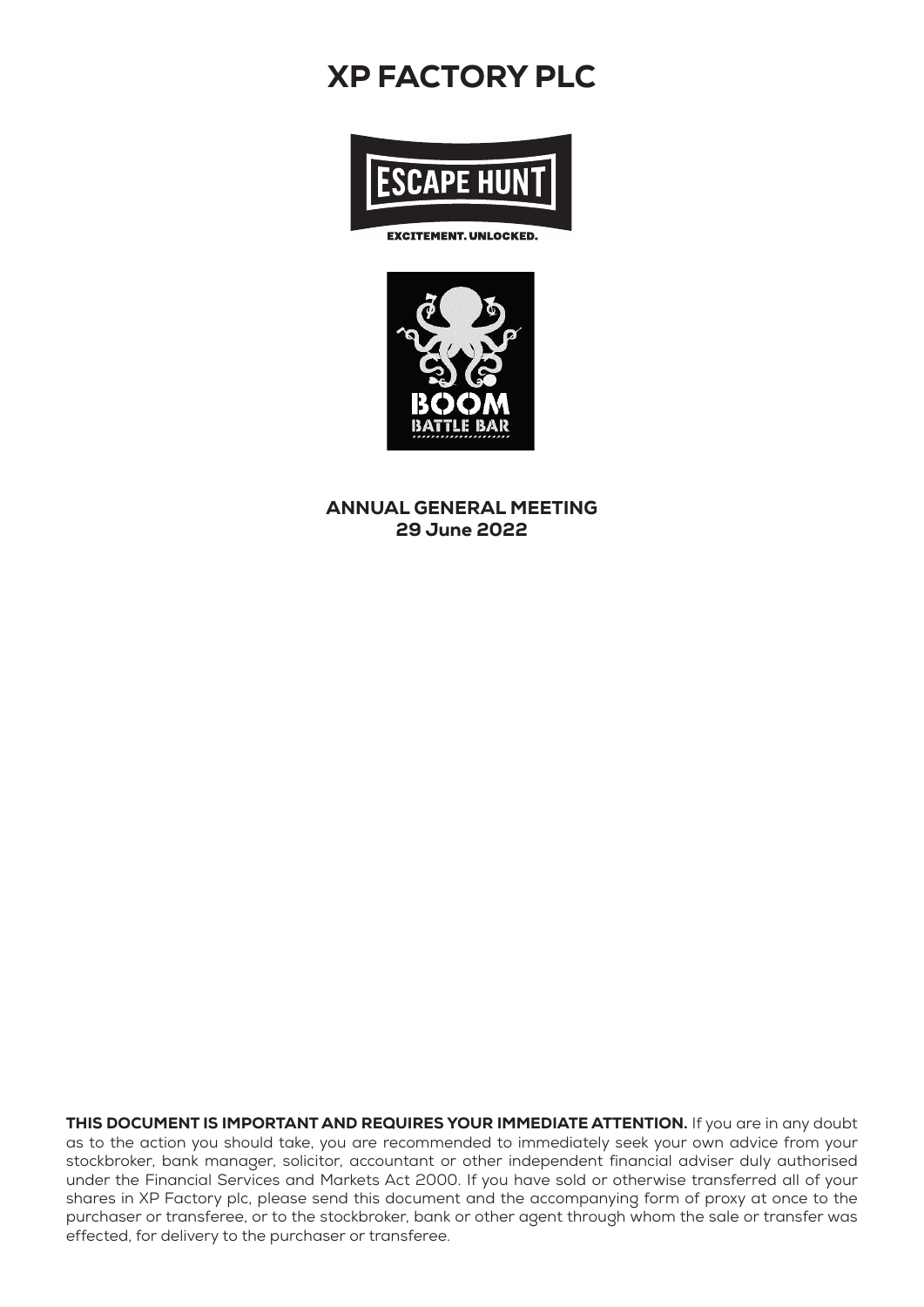#### 6 June 2022

Dear Shareholder,

I am pleased to send you details of the forthcoming annual general meeting ("AGM") of XP Factory plc ("Company"), together with the annual report and accounts for the financial year ended 31 December 2021.

The AGM will be held on 29 June 2022 at 10.00 a.m. at the offices of Irwin Mitchell LLP, 40 Holborn Viaduct, London EC1N 2PZ. The AGM Notice is set out on page 5 of this document.

Whether you are planning to attend the meeting or not, we encourage all shareholders to complete and return the accompanying Form of Proxy appointing the Chair of the meeting as their proxy. This will ensure that your vote will be counted if ultimately you (or any other proxy you might otherwise appoint) are not able to attend the meeting. A proxy card is attached to this Notice and is also available on the Company's website at [www.xpfactory.com/investors/](http://www.escapehunt.com/investors/). Please note the deadline for the receipt of proxies by our registrar, Equiniti Limited, is 10.00 a.m. on 27 June 2022. Proxy appointments should be submitted in accordance with the Notes to the AGM Notice on pages 8, 9 and 10.

All resolutions at the AGM will be decided on a poll.

A copy of this document is available on the Company's website at [www.xpfactory.com/investors/](mailto:graham.bird@escapehunt.com). Neither the content of the Company's website nor any website accessible by hyperlinks to the Company's website is incorporated in, or forms part of, this document.

The following documents are enclosed with this letter:

- Notice of AGM
- Report and Accounts
- Form of Proxy (and prepaid envelope)

#### Action to be taken

You are requested to complete and return the Form of Proxy in accordance with the instructions printed on it so that it arrives no later than 10.00 a.m. on 27 June 2022.

#### Recommendation

The Board considers the resolutions to be proposed at the AGM to be in the best interests of the Company and its shareholders as a whole. The Directors unanimously recommend that you vote in favour of the resolutions as they intend to do in respect of their own beneficial holdings. In making this recommendation, any Director who is standing for reappointment abstains in relation to the resolution for his or her own reappointment.

Yours sincerely

Richard Rose Chairman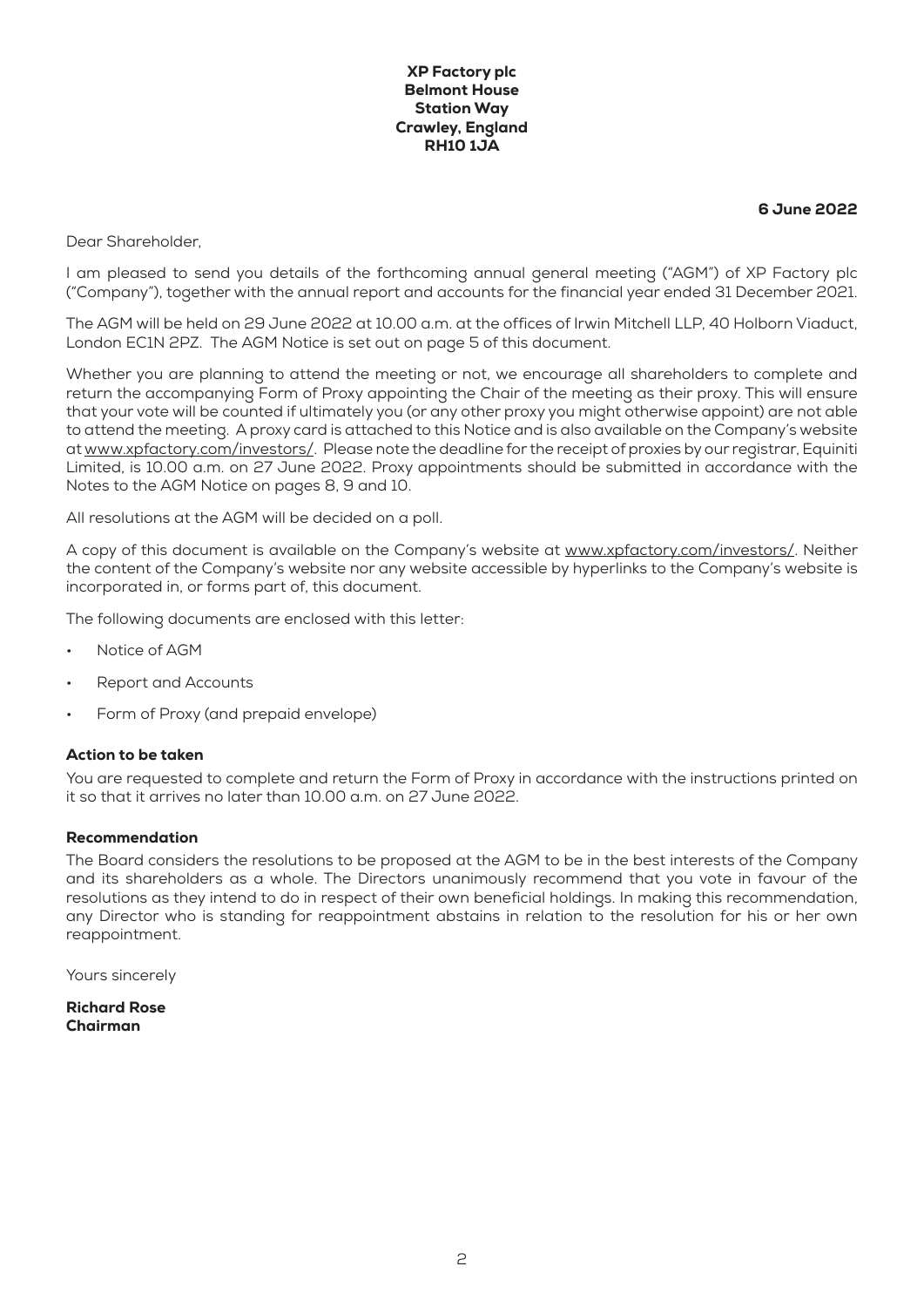#### Resolutions to be proposed at the AGM

Set out below is an explanation of the resolutions set out in the Notice of AGM.

## Resolution 1 – to receive the annual report and accounts – ordinary resolution

The Chairman will present the Annual Report and Accounts for the year ended 31 December 2021 to the annual general meeting. A copy of the Annual Report and Accounts accompanies this notice to shareholders.

## Resolutions 2 and 3 – appointment of auditors and auditors' remuneration – ordinary resolutions

Resolution 2 relates to the appointment of HW Fisher LLP as auditors of the Company to hold office until the next general meeting of the Company at which accounts are laid, expected to be the next annual general meeting of the Company.

Resolution 3 authorises the Directors to set the remuneration of the Company's auditors.

#### Resolutions 4 – 7 – reappointment of Directors – ordinary resolutions

In line with best practice, all of the Directors will retire and be proposed for re-election at the annual general meeting. Resolutions 4 – 7 seek your approval to re-elect these individuals as Directors of the Company.

All of the Directors have indicated their willingness to offer themselves for re-election. The Board, having considered the mix of skills, knowledge and experience of each of the Directors, confirms that each Director continues to perform his or her duties effectively, showing integrity and high ethical standards whilst maintaining sound, independent judgement in respect of all decisions taken at both Board and, where applicable, Board Committee level to ensure the Company's long term sustainable success.

## Resolution 8 – authority to allot shares – ordinary resolution

The Companies Act 2006 provides that Directors shall only allot shares with the authority of shareholders in general meeting. The authority given to the Directors at the last annual general meeting to allot (or issue) shares pursuant to section 551 of the Companies Act 2006 expires on the date of this year's annual general meeting.

Resolution 8 will be proposed as an ordinary resolution for the renewal of the Directors' general authority to issue shares in the Company and to grant rights to subscribe for or to convert any security into shares in the Company up to an aggregate nominal amount of £626,596.58 representing approximately one third of the current issued share capital of the Company (excluding treasury shares). In addition, the resolution seeks authority for the Directors to allot shares by way of a pre-emptive rights issue up to an aggregate nominal amount of £626,596.58 representing a further one third of the current issued share capital of the Company (excluding treasury shares). The Directors have no present intention of exercising either of these authorities.

#### Resolution 9 – authority to allot consideration shares – ordinary resolution

The resolution passed on 22 November 2021 authorising the allotment of consideration shares in connection with the Acquisition of Boom Battle Bars is proposed to be renewed with respect to the consideration shares that have yet to be issued.

#### Resolutions 10 and 11 – disapplication of pre-emption rights – special resolutions

The Companies Act 2006 also provides that any allotment of new shares for cash must be made pro rata to individual shareholders' holdings, unless such provisions are disapplied under section 570 of the Companies Act 2006.

Resolution 10 will be proposed as a special resolution for the renewal of the Directors' authority to allot equity securities for cash, without first offering them to shareholders pro rata to their holdings. This authority facilitates issues made by way of rights to shareholders which are not strictly in accordance with section 561(1) of the Companies Act 2006, and authorises other allotments of shares up to a maximum aggregate nominal amount of £93,989.49, representing approximately 5 per cent. of the current issued ordinary share capital of the Company. The Directors have no present intention of exercising this authority.

Resolution 11 will be proposed as a special resolution. It will, in addition to any authority granted pursuant to resolution 10 above, give the Directors authority to allot equity securities free of preemption rights, up to a nominal value of £93,989.58, representing an additional 5 per cent. of the issued share capital, for transactions which the Board determines to be an acquisition or other specified capital investment.

The disapplication authority proposed by resolutions 10 and 11 is in line with institutional shareholder guidance and, in particular, with the Pre-Emption Group's Statement of Principles of 2015 (the "Pre-Emption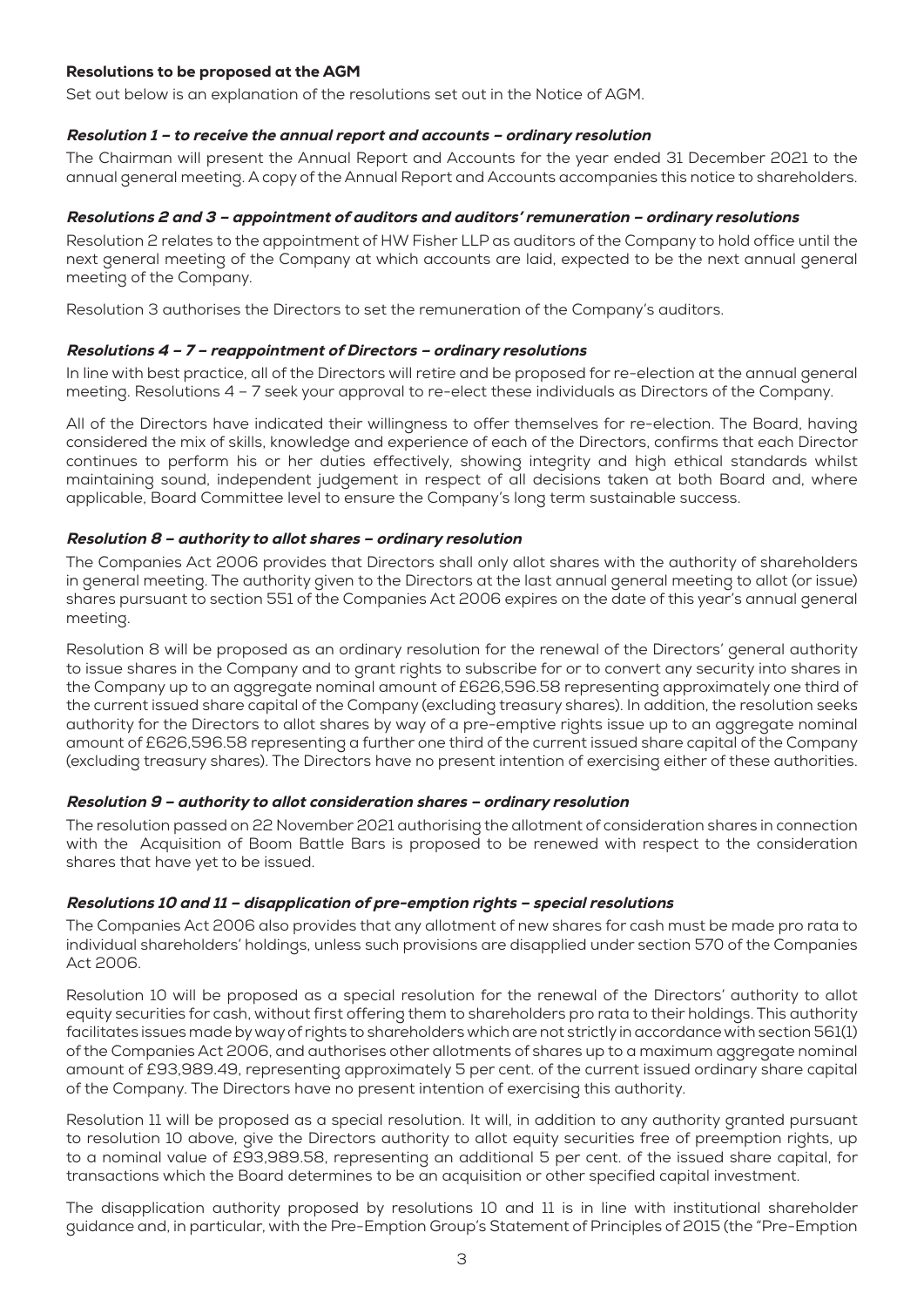Principles"). The Pre-Emption Principles were revised in 2015 to allow the authority for an issue of shares otherwise than in connection with a pre-emptive offer to be increased from 5 per cent. to 10 per cent. of the Company's issued ordinary share capital, provided that the Company confirms that it intends to use the additional 5 per cent. authority only in connection with an acquisition or specified capital investment. The Board therefore confirms, in accordance with the Pre-Emption Principles that, to the extent that the authority in paragraph (i) of resolution 11 is used for an issue of ordinary shares in addition to the amount referred to at paragraph (ii) of resolution 10, it intends that it will only be used in connection with an acquisition or specified capital investment which is announced contemporaneously with the issue, or which has taken place in the preceding six-month period and is disclosed in the announcement of the issue.

To reflect best practice, as set out in the Pre-Emption Group's monitoring report and template resolutions published in May 2016, resolutions 10 and 11 are proposed as two separate resolutions.

The Board also confirms, in accordance with the Preemption Principles, that it does not intend to issue shares for cash representing more than 7.5 per cent. of the Company's issued ordinary share capital in any rolling three-year period other than to existing shareholders, save as permitted in connection with an acquisition or specified capital investment as described above, without prior consultation with shareholders.

The authorities granted under resolutions 8, 9, 10 and 11 will expire at the next annual general meeting, or, if earlier, at the close of business on the date falling 15 months after the date of the annual general meeting.

#### Resolution 12 – purchase of own shares – special resolution

Resolution 12 will be proposed as a special resolution for the renewal of the Company's authority to purchase its own shares in the market during the period until the next annual general meeting of the Company for up to 15,038,318 Ordinary Shares, representing approximately 10 per cent. of the issued ordinary share capital of the Company. The price payable shall not be more than 5 per cent. above the average of the middle market quotation for ordinary shares as derived from the AIM Appendix to the Daily Official List of the London Stock Exchange for the 5 business days before the purchase is made and in any event not more than the higher of the price of the last independent trade and the highest current independent purchase bid on the trading venue where the purchase was carried out and not less than 1.25p per share, being the nominal value of the shares.

This power will only be used if the Directors consider that to do so would be in the best interests of shareholders generally. Save to the extent purchased pursuant to the regulations concerning treasury shares, any Ordinary Shares purchased in this way will be cancelled and the number of shares in issue will be accordingly reduced. The Company may hold in treasury any of its own Ordinary Shares that it purchases pursuant to the relevant regulations and the authority conferred by this resolution. This would give the Company the ability to re-issue treasury shares quickly and cost effectively and would provide the Company with greater flexibility in the management of its capital base.

As at 27 May 2022 (the last practicable date prior to the publication of this document) options to subscribe for a total of 16,966,667 Ordinary Shares were outstanding under the Company's 2020 EMI Scheme representing 11.6 per cent of the issued share capital of the Company (excluding treasury shares) at that date and 12.9 per cent of the issued share capital of the Company (excluding treasury shares) if the authority sought by this resolution were to be exercised in full.

#### Resolution 13 – disapplication of pre-emption rights re consideration shares – special resolution

Resolution 13 will be proposed as special resolution to waive statutory pre-emption rights with respect to the consideration shares in connection with the Acquisition of Boom Battle Bars to the extent they have not yet been allotted.

#### Resolution 14 – holding general meetings on 14 days' notice – special resolution

The Companies Act 2006 provides that the notice period for general meetings for traded companies is 21 clear days unless shareholders approve a shorter notice period, which cannot be less than 14 clear days. The Company is not a traded company pursuant to the Companies Act 2006. However, it has chosen to put resolution 14 to shareholders to comply with the UK Corporate Governance Code and best practice.

Resolution 14 will be proposed as a special resolution to authorise the calling of general meetings of the Company (other than an annual general meeting) on not less than 14 clear days' notice.

The authority granted by this resolution 14 (if passed) will be effective until the next annual general meeting of the Company. It is the Directors' intention not to call a general meeting on less than 14 working days' notice unless there is a need for urgency and the shorter notice period is not intended to be used as a matter of routine.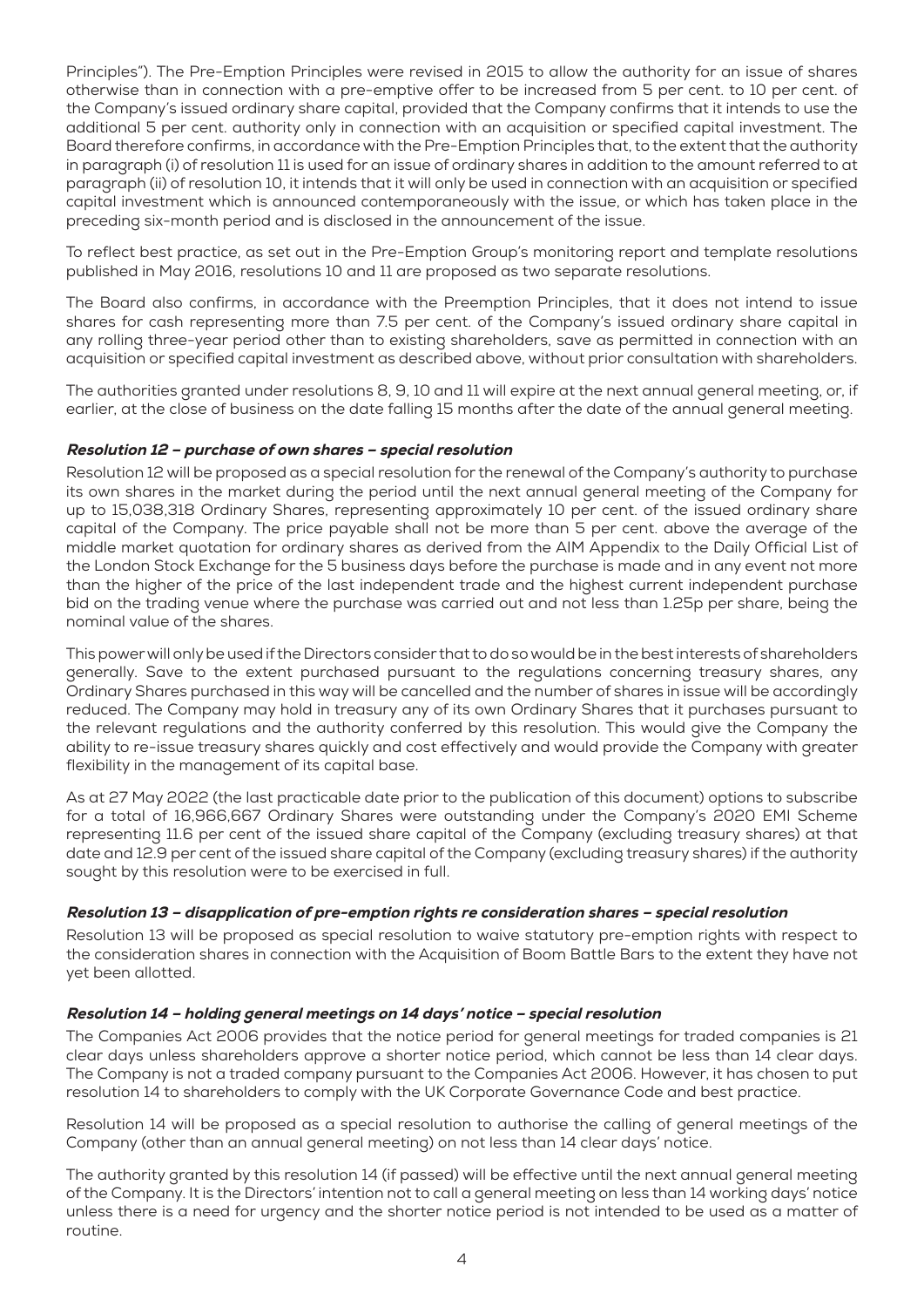## XP FACTORY PLC

(Registered in England and Wales with number 10184316)

# ("Company")

## NOTICE OF ANNUAL GENERAL MEETING

NOTICE IS HEREBY GIVEN that the annual general meeting of the Company will be held at 10.00 a.m. on 29 June 2022 at the offices of Irwin Mitchell LLP, 40 Holborn Viaduct, London EC1N 2PZ for the following purposes:

## Ordinary Business

- 1. To receive and adopt the accounts for the year ended 31 December 2021, together with the Reports of the Directors and of the Auditors thereon.
- 2. To appoint HW Fisher LLP as auditors to the Company, to hold office until the end of the next general meeting at which accounts are laid before the Company.
- 3. To authorise the Directors to determine the remuneration of the auditors of the Company.
- 4. To re-elect Richard Rose, who is retiring by rotation in accordance with the Company's articles of association, as a Director.
- 5. To re-elect Richard Harpham, who is retiring by rotation in accordance with the Company's articles of association, as a Director.
- 6. To re-elect Graham Bird, who is retiring by rotation in accordance with the Company's articles of association, as a Director.
- 7. To re-elect Karen Bach, who is retiring by rotation in accordance with the Company's articles of association, as a Director.

To transact any other ordinary business of the Company.

# Special Business

As special business, to consider and if thought fit pass the following resolutions which will be proposed as to resolutions 8, 9 and 10 as ordinary resolutions and as to resolutions, 11, 12, 13 and 14 as special resolutions:

- 8. (i) THAT, subject to and in accordance with Article 7 of the Articles of Association of the Company, the board be and it is hereby generally and unconditionally authorised pursuant to section 551 of the Companies Act 2006 (in substitution for any existing authority to allot shares) to allot shares in the Company and to grant rights to subscribe for or to convert any security into shares in the Company up to an aggregate nominal amount of £626,596.58 provided that such authority shall expire at the end of the next annual general meeting of the Company after the passing of this resolution (or, if earlier, at the close of business on 29 September 2023), save that the Company may, before such expiry, make an offer or agreement which would or might require such shares to be allotted or rights to subscribe for or convert securities into shares to be granted after such expiry, and the board may allot shares and grant rights to subscribe or convert securities into shares in pursuance of such offer or agreement as if the authority conferred by this resolution had not expired, and further,
	- (ii) THAT, the board be and it is hereby generally and unconditionally authorised to exercise all powers of the Company to allot equity securities (within the meaning of section 560 of the said Act) in connection with a rights issue in favour of ordinary shareholders where the equity securities respectively attributable to the interests of all ordinary shareholders are proportionate (as nearly as may be) to the respective numbers of ordinary shares held by them up to an aggregate nominal amount of £626,596.58 provided that this authority shall expire at the end of the next annual general meeting of the Company after the passing of this resolution (or, if earlier at the close of business on 29 September 2023), save that the Company may, before such expiry, make an offer or agreement which would or might require equity securities to be allotted after such expiry and the board may allot equity securities in pursuance of such an offer or agreement as if the authority conferred hereby had not expired.
- 9. THAT, in connection with the Acquisition entered into by the Company and the resolutions passed in connection therewith on 22 November 2021, and to the extent such allotments have not already been made in connection with the Acquisition at the date of this resolution, subject to and conditional upon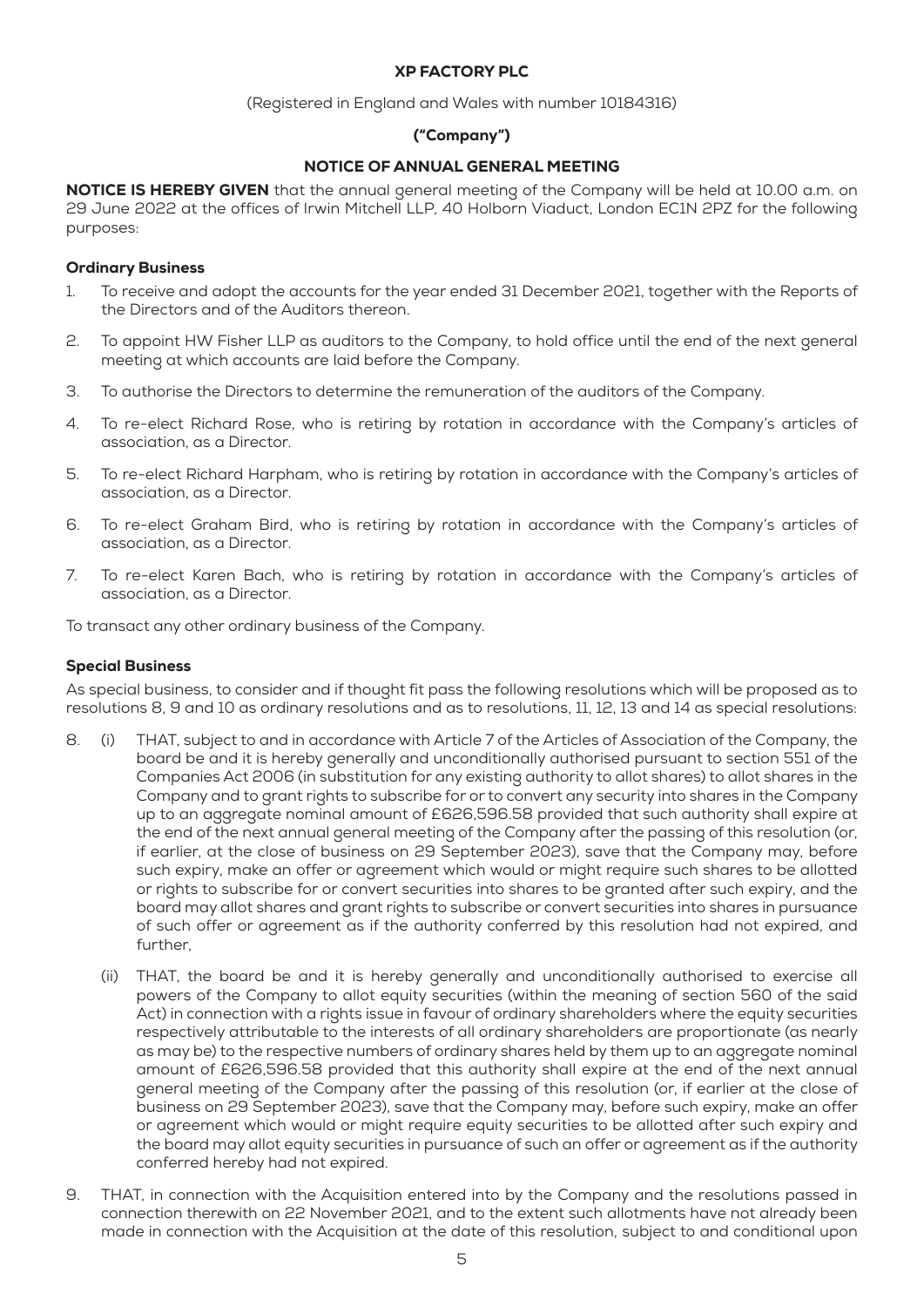the passing of Resolution 14, in addition to any existing such authorities, for the purposes of section 551 of the Companies Act the Directors be and are hereby generally and unconditionally authorised to exercise all power of the Company to allot shares in the Company or grant rights to subscribe for, or convert any security into, shares in the company, as is contemplated in sub sections 551(1)(a) and 551(1)(b) respectively of the Companies Act up to an aggregate nominal amount of:

£312,500 pursuant to or in connection with the allotment of the Consideration Shares

This authority is in addition to all other authorities under section 551 of the Companies Act.

- 10. THAT, if resolution 8 as set out in the notice of this meeting is passed and in accordance with Article 7 of the Articles of Association of the Company, the board be authorised pursuant to section 570 of the Companies Act 2006 to allot equity securities (as defined in section 560 of said Act) for cash under the authority given by that resolution and/or to sell ordinary shares held by the Company as treasury shares for cash as if section 561(1) of the said Act did not apply to any such allotment or sale, such authority to be:
	- (i) in connection with or pursuant to an offer by way of rights, open offer or other pre-emptive offer to the holders of shares in the Company and other persons entitled to participate therein in proportion (as nearly as practicable) to their respective holdings, subject to such exclusions or other arrangements as the Directors may consider necessary or expedient to deal with fractional entitlements or legal or practical problems under the laws of any territory or the regulations or requirements of any regulatory authority or any stock exchange in any territory; and
	- (ii) otherwise than under paragraph (i) above, up to a nominal amount of £93,989.49;

such authority to expire at the end of the next annual general meeting of the Company (or, if earlier, at the close of business on 29 September 2023) but in each case, prior to its expiry, the Company may make offers, and enter into agreements, which would, or might, require equity securities to be allotted (and treasury shares to be sold) under any such offer or agreement as if the authority had not expired.

- 11. THAT, if resolution 10 as set out in the notice of this meeting is passed and in accordance with Article 7 of the Articles of Association of the Company, the board be authorised pursuant to section 570 of the Companies Act 2006 in addition to any authority granted under resolution 10 as set out in the notice of this meeting to allot equity securities (as defined in section 560 of said Act) for cash under the authority given by that resolution and/or to sell ordinary shares held by the Company as treasury shares for cash as if section 561(1) of the said Act did not apply to any such allotment or sale, such authority to be:
	- (i) limited to the allotment of equity securities or sale of treasury shares up to a nominal amount of £93,989.49; and
	- (ii) used only for the purposes of financing (or refinancing, if the authority is to be used within six months after the original transaction) a transaction which the board of the Company determines to be an acquisition or another capital investment of a kind contemplated by the Statement of Principles on Disapplying Pre-Emption Rights most recently published by the Pre-Emption Group prior to the date of this notice,

such authority to expire at the end of the next annual general meeting of the Company (or, if earlier, at the close of business on 29 September 2023) but in each case, prior to its expiry, the Company may make offers, and enter into agreements, which would, or might, require equity securities to be allotted (and treasury shares to be sold) under any such offer or agreement as if the authority had not expired.

- 12. THAT the Company be generally and unconditionally authorised, pursuant to section 701 of the Companies Act 2006, to make market purchases (as defined in section 693(4) of the Companies Act 2006) of up to 15,038,318 Ordinary Shares of 1.25p each in the capital of the Company (being approximately 10 per cent of the current issued ordinary share capital of the Company) on such terms and in such manner as the Directors of the Company may from time to time determine, provided that:
	- (i) the amount paid for each share (exclusive of expenses) shall not be more than the higher of (1) five per cent above the average of the middle market quotation for the five business days before the date on which the contract for the purchase is made, and (2) an amount equal to the higher of the price of the last independent trade and highest current independent bid as derived from the trading venue where the purchase was carried out or less than 1.25p per share; and
	- (ii) the authority herein contained shall expire at the end of the annual general meeting of the Company to be held in 2023 or on 29 September 2023, whichever is earlier, provided that the Company may, before such expiry, make a contract to purchase its own shares which would or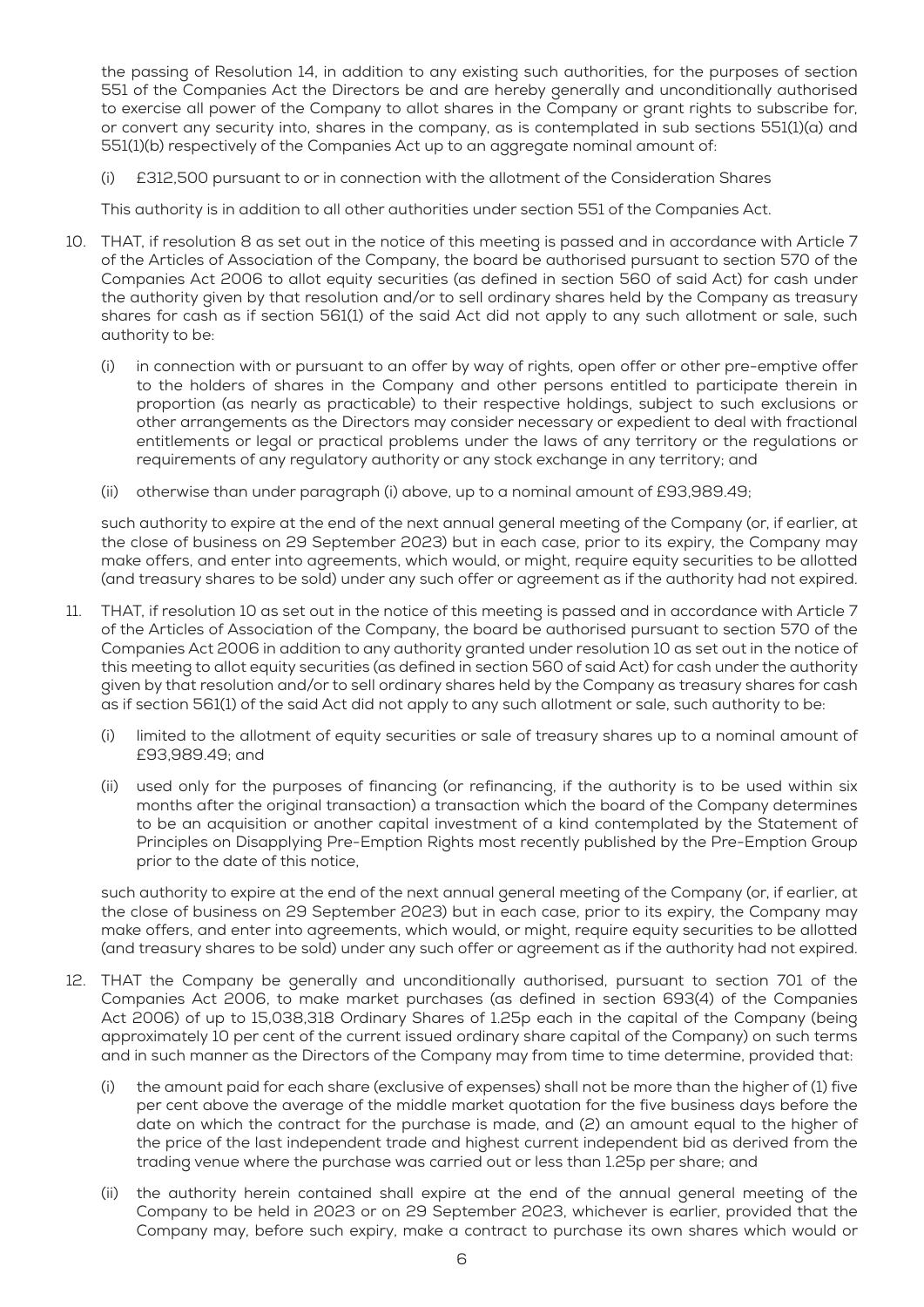might be executed wholly or partly after such expiry, and the Company may make a purchase of its own shares in pursuance of such contract as if the authority hereby conferred had not expired.

- 13. THAT, subject to and conditional upon the passing of Resolution 10, in addition to any other such authorities, the Directors be and are hereby empowered in accordance with section 570 of the Companies Act to allot equity securities (as defined in section 560 of the Companies Act) for cash, pursuant to the authority conferred on them to allot such shares or grant such rights by Resolution 10, up to an aggregate nominal value of £312,500.00 as if sub section (1) of section 561 of the Companies Act did not apply to any such allotment, provided that this power shall be limited to the allotment of up to 25,000,000 new ordinary shares of 1.25 pence each in the capital of the Company pursuant to the Acquisition, to the extent that such shares have not already been allotted in connection with the Acquisition.
- 14. THAT a general meeting of the Company, other than an annual general meeting, may be called on not less than 14 clear days' notice.

Dated: 6 June 2022 Registered Office: Belmont House Station Way **Crawley** England RH10 1JA

By Order of the Board Graham Bird Company Secretary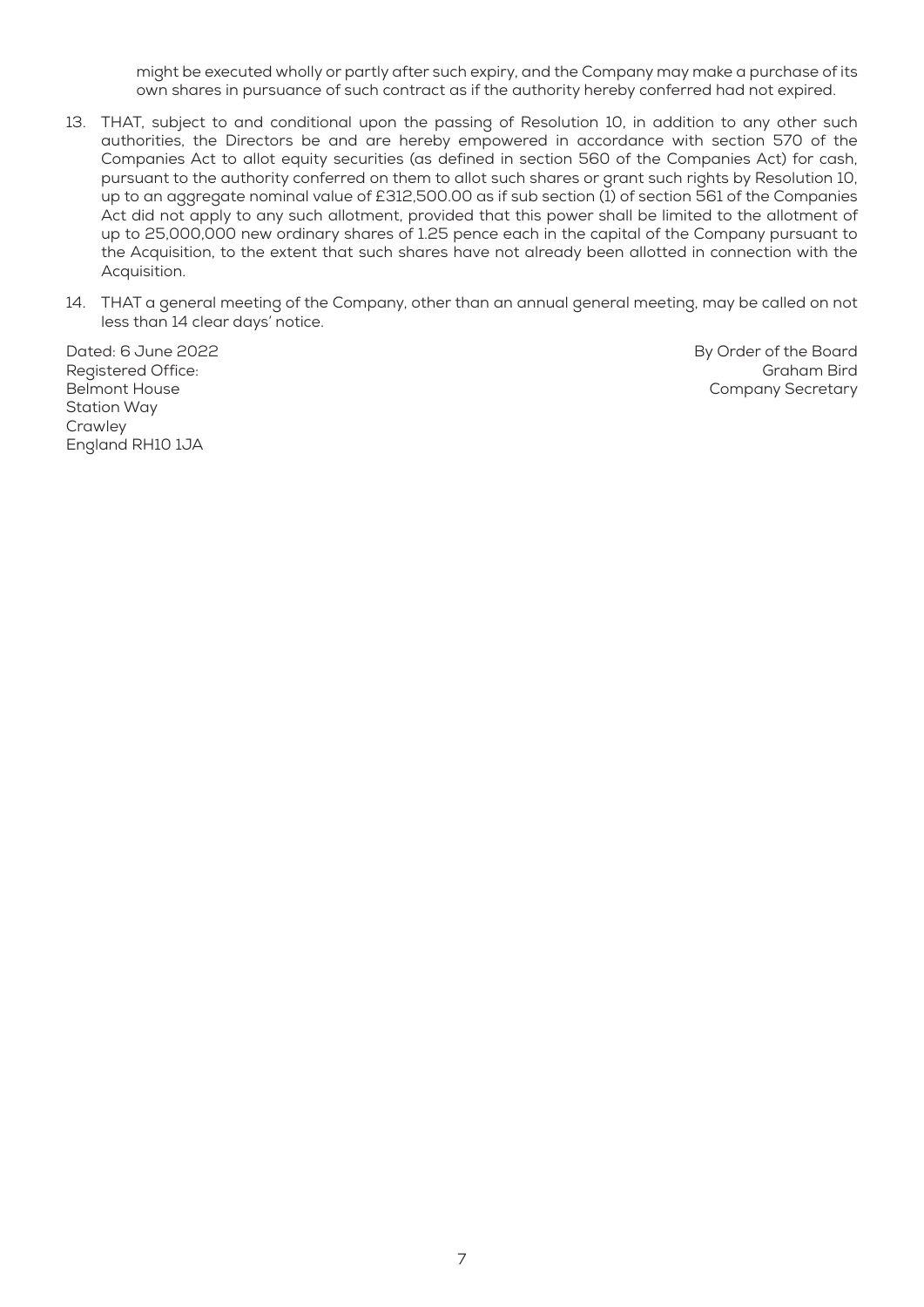#### Notes:

- 1. We recommend that all shareholders appoint the Chair of the meeting as proxy. This will ensure that your vote is counted even if attendance at the meeting is restricted or you or any other proxy you might appoint are unable to attend in person.
- 2. The return of a completed proxy form will not prevent a member attending the Annual General Meeting and voting in person if the member wishes to do so.
- 3. Any member entitled to attend and vote at the annual general meeting is entitled to appoint one or more proxies (who need not be a member of the Company) to vote instead of the member.
- 4. In order to be valid, any form of proxy and power of attorney or other authority under which it is signed, or a notarially certified or office copy of such power or authority, must reach the Company's Registrars, Equiniti Limited, Aspect House, Spencer Road, Lancing, West Sussex BN99 6DA, not less than 48 hours (excluding any part of a day which is a non-working day) before the time of the meeting or of any adjournment of the meeting.
- 5. The right of members to vote at the annual general meeting is determined by reference to the register of members. As permitted by Regulation 41 of the Uncertificated Securities Regulations 2001, shareholders (including those who hold shares in uncertificated form) must be entered on the Company's share register at 6:30 p.m. on 27 June 2022 in order to be entitled to attend and vote at the annual general meeting. Such shareholders may only cast votes in respect of shares held at such time. Changes to entries on the relevant register after that time shall be disregarded in determining the rights of any person to attend or vote at the meeting.
- 6. Copies of the service contracts and letters of appointment of each of the Directors will be available for inspection by members on request. Requests should be sent by email to graham@xpfactory.com.
- 7. Biographical details of each Director, including (where appropriate) their membership of Board committees, are set out on pages 23 and 24 of the accompanying report and accounts for the year ended 31 December 2021.
- 8. Pursuant to regulation 41 of the Uncertificated Securities Regulations 2001, the Company specifies that in order to have the right to attend and vote at the meeting (and also for the purpose of calculating how many votes a person entitled to attend and vote may cast), a person must be entered on the register of members of the Company by no later than 6:30pm on 27 June 2022. Changes to entries on the register of members after this time shall be disregarded in determining the rights of any person to attend or vote at the meeting.

CREST members who wish to appoint a proxy or proxies through the CREST electronic proxy appointment service may do so by using the procedures described in the CREST Manual (available via www.euroclear. com). CREST Personal Members or other CREST sponsored members, and those CREST members who have appointed a service provider(s), should refer to their CREST sponsor or voting service provider(s), who will be able to take the appropriate action on their behalf.

In order for a proxy appointment or instruction made using the CREST service to be valid, the appropriate CREST message (a 'CREST Proxy Instruction') must be properly authenticated in accordance with Euroclear UK & Ireland Limited's specifications, and must contain the information required for such instruction, as described in the CREST Manual (available via www.euroclear.com). The message, regardless of whether it constitutes the appointment of a proxy or is an amendment to the instruction given to a previously appointed proxy must, in order to be valid, be transmitted so as to be received by Equiniti (ID RA19) by 10.00 a.m. on 27 June 2022. For this purpose, the time of receipt will be taken to be the time (as determined by the time stamp applied to the message by the CREST Application Host) from which the issuer's agent is able to retrieve the message by enquiry to CREST in the manner prescribed by CREST. After this time any change of instructions to proxies appointed through CREST should be communicated to the appointee through other means.

CREST members and, where applicable, their CREST sponsors, or voting service providers should note that Euroclear UK & Ireland Limited does not make available special procedures in CREST for any particular message. Normal system timings and limitations will, therefore, apply in relation to the input of CREST Proxy Instructions. It is the responsibility of the CREST member concerned to take (or, if the CREST member is a CREST personal member, or sponsored member, or has appointed a voting service provider, to procure that his CREST sponsor or voting service provider(s) take(s)) such action as shall be necessary to ensure that a message is transmitted by means of the CREST system by any particular time. In this connection, CREST members and, where applicable, their CREST sponsors or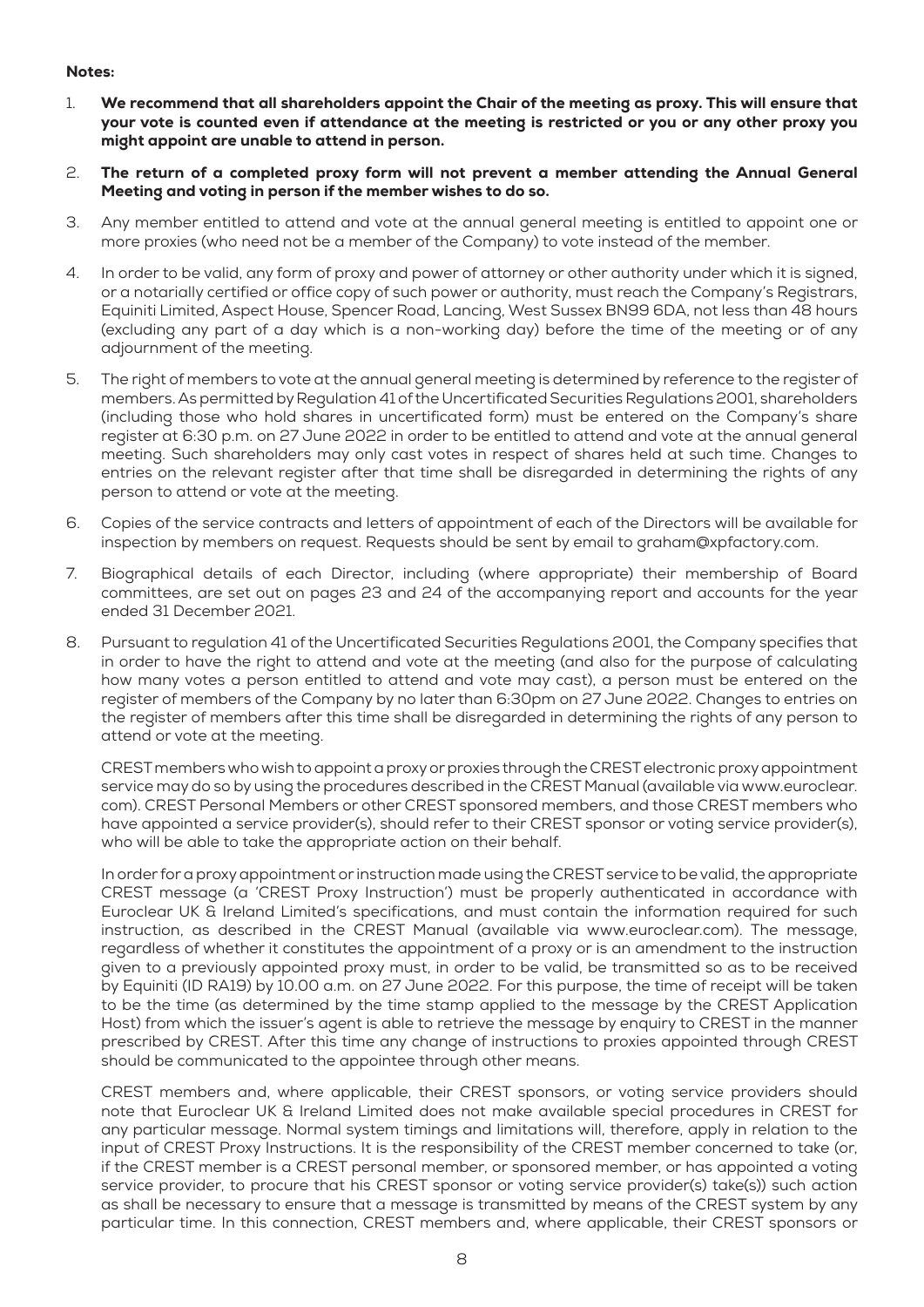voting system providers are referred, in particular, to those sections of the CREST Manual concerning practical limitations of the CREST system and timings.

The Company may treat as invalid a CREST Proxy Instruction in the circumstances set out in Regulation 35(5)(a) of the Uncertificated Securities Regulations 2001.